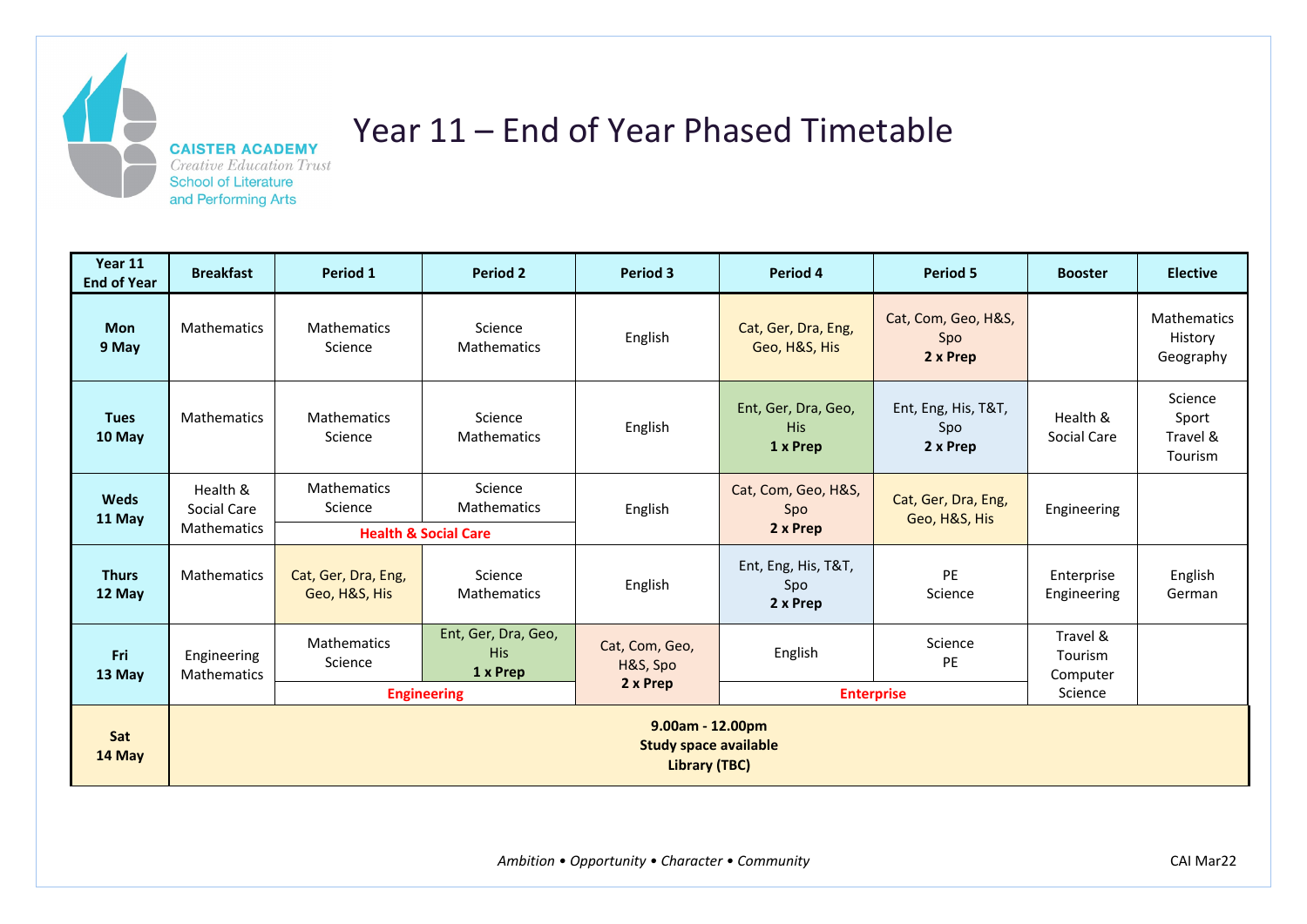| Year 11<br><b>End of Year</b> | <b>Breakfast</b>                                                         | Period 1                            | <b>Period 2</b>        | <b>Period 3</b>                                     | Period 4                                      | <b>Period 5</b>                               | <b>Booster</b> | <b>Elective</b> |
|-------------------------------|--------------------------------------------------------------------------|-------------------------------------|------------------------|-----------------------------------------------------|-----------------------------------------------|-----------------------------------------------|----------------|-----------------|
| Mon<br>16 May                 | Computer<br>Science<br>Mathematics                                       | Mathematics<br>Science              | Science<br>Mathematics | English                                             | Cat, Ger, Dra, Geo,<br><b>His</b><br>2 x Prep | Cat, Com, Geo, Spo<br>3 x Prep                | Science        |                 |
|                               |                                                                          |                                     |                        |                                                     | <b>Computer Science</b>                       |                                               |                |                 |
| <b>Tues</b><br>17 May         | Science                                                                  | <b>Science (Biology)</b>            |                        | Ger, Dra, Geo, His<br>2 x Prep<br>English<br>German |                                               | His, T&T<br>5 x Prep (English)                | English        |                 |
|                               |                                                                          |                                     |                        |                                                     |                                               |                                               |                |                 |
| <b>Weds</b>                   | English                                                                  | <b>English Language</b>             |                        | His, T&T<br>5 x Prep<br>English<br>$\blacksquare$   |                                               | Cat, Ger, Dra, Geo,<br><b>His</b><br>2 x Prep | History        |                 |
| 18 May                        |                                                                          |                                     |                        |                                                     | <b>German (Listening, Reading)</b>            |                                               |                |                 |
|                               |                                                                          |                                     |                        |                                                     |                                               | <b>Drama</b>                                  |                |                 |
| <b>Thurs</b><br>19 May        | History<br>Mathematics                                                   | Ger, Dra, Geo, His<br>2 x Prep      | Science<br>Mathematics | English                                             | His, T&T<br>5 x Prep<br>(Mathematics)         | PE<br>Science                                 | Mathematics    |                 |
|                               |                                                                          | <b>History</b>                      |                        |                                                     | <b>Drama</b>                                  |                                               |                |                 |
| Fri<br>20 May                 | Mathematics                                                              | <b>Mathematics (non-calculator)</b> |                        | Cat, Com, Geo, Spo<br>3 x Prep                      | English                                       | Science<br>PE                                 | Geography      |                 |
| Sat<br>21 May                 | 9.00am - 12.00pm<br><b>Study space available</b><br><b>Library (TBC)</b> |                                     |                        |                                                     |                                               |                                               |                |                 |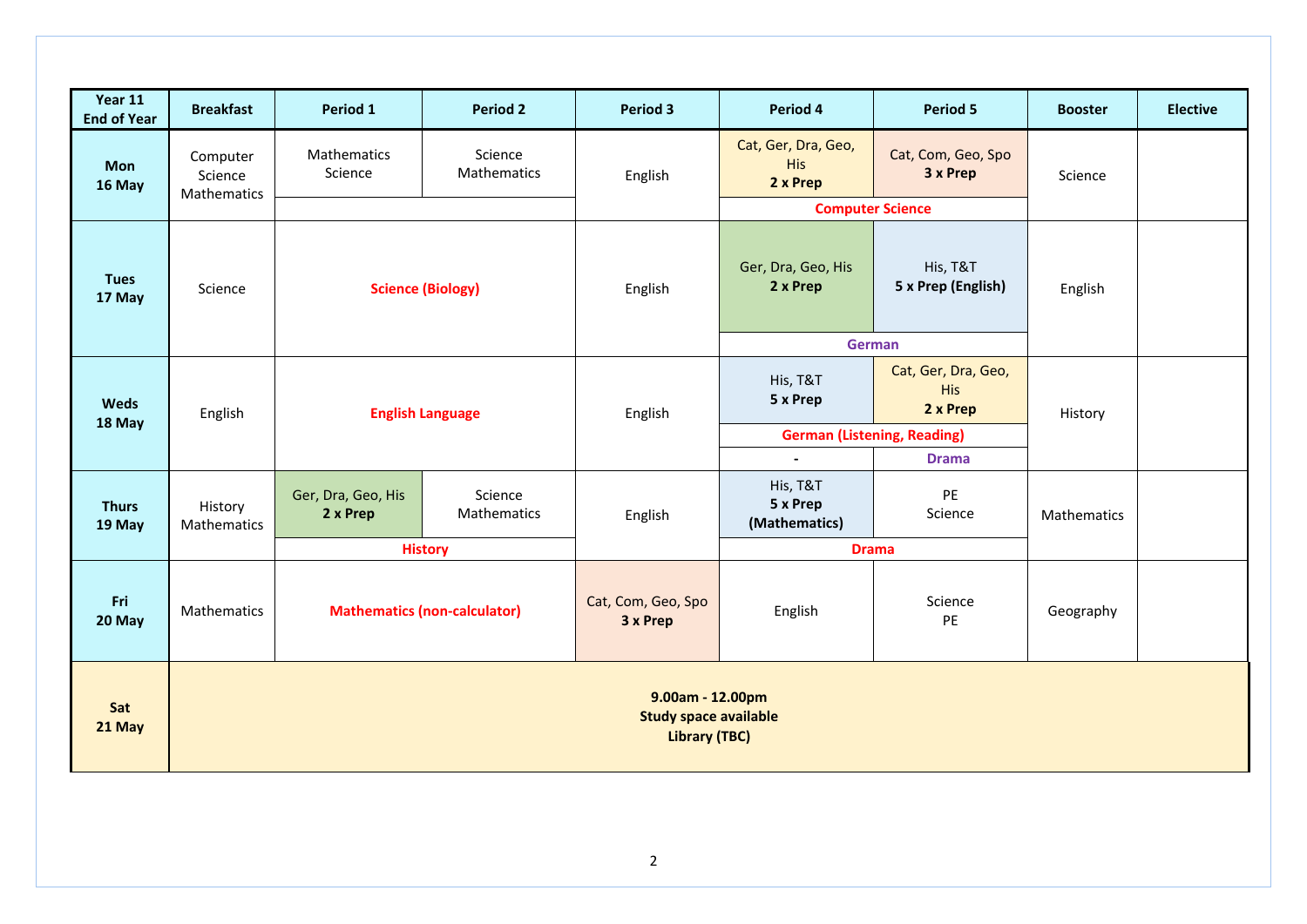| Year 11<br><b>End of Year</b> | <b>Breakfast</b>                                                                                                                   | Period 1                                                                | <b>Period 2</b>               | <b>Period 3</b>                | Period 4                                      | <b>Period 5</b>                               | <b>Booster</b>      | <b>Elective</b> |
|-------------------------------|------------------------------------------------------------------------------------------------------------------------------------|-------------------------------------------------------------------------|-------------------------------|--------------------------------|-----------------------------------------------|-----------------------------------------------|---------------------|-----------------|
| Mon<br>23 May                 | Geography<br>Mathematics                                                                                                           | Mathematics<br>Science                                                  | Science<br><b>Mathematics</b> | English                        | Cat, Ger, Dra, Geo,<br><b>His</b><br>2 x Prep | Cat, Com, Geo, Spo<br>3 x Prep                |                     | Mathematics     |
|                               |                                                                                                                                    |                                                                         | Geography                     |                                |                                               |                                               |                     |                 |
| <b>Tues</b><br>24 May         | Mathematics                                                                                                                        | Mathematics<br>Science                                                  | Science<br>Mathematics        | English                        | Ger, Geo, Dra, His<br>2 x Prep                | <b>English</b>                                | English             |                 |
| <b>Weds</b><br>25 May         | English                                                                                                                            | <b>English Literature</b>                                               |                               | English                        | Cat, Com, Geo, Spo<br>3 x Prep                | Cat, Ger, Dra, Geo,<br><b>His</b><br>2 x Prep | Computer<br>Science |                 |
|                               |                                                                                                                                    |                                                                         |                               |                                |                                               |                                               | Science             |                 |
| <b>Thurs</b><br>26 May        | <b>Mathematics</b>                                                                                                                 | Cat, Ger, Dra, Geo,<br>Science<br><b>His</b><br>Mathematics<br>2 x Prep |                               | English                        | <b>Science</b>                                |                                               | Science             |                 |
| Fri<br>27 May                 | Science                                                                                                                            | <b>Science (Chemistry)</b>                                              |                               | Cat, Com, Geo, Spo<br>3 x Prep | Science<br>English<br>PE                      |                                               | German              |                 |
|                               |                                                                                                                                    |                                                                         |                               |                                | <b>Computer Science</b>                       |                                               |                     |                 |
| <b>Mon</b><br>30 May          | 9.00am - 12.00pm: Mathematics (BDR, HSE)<br>9.30am - 11.00am: 11En1 English Literature (EIN)<br><b>Others (TBC)</b>                |                                                                         |                               |                                |                                               |                                               |                     |                 |
| <b>Tue</b><br>31 May          | 9.00am - 12.00pm: Mathematics (BDR)<br>9.00am - 12.00pm: English Language Paper 2 - Exam Walk Through (JRE)<br><b>Others (TBC)</b> |                                                                         |                               |                                |                                               |                                               |                     |                 |
| <b>Wed</b><br>1 Jun           | 9.00am - 12.00pm: Mathematics (BDR)<br>9.00am - 12.00pm: 11En2 English Literature (RFO)<br><b>Others (TBC)</b>                     |                                                                         |                               |                                |                                               |                                               |                     |                 |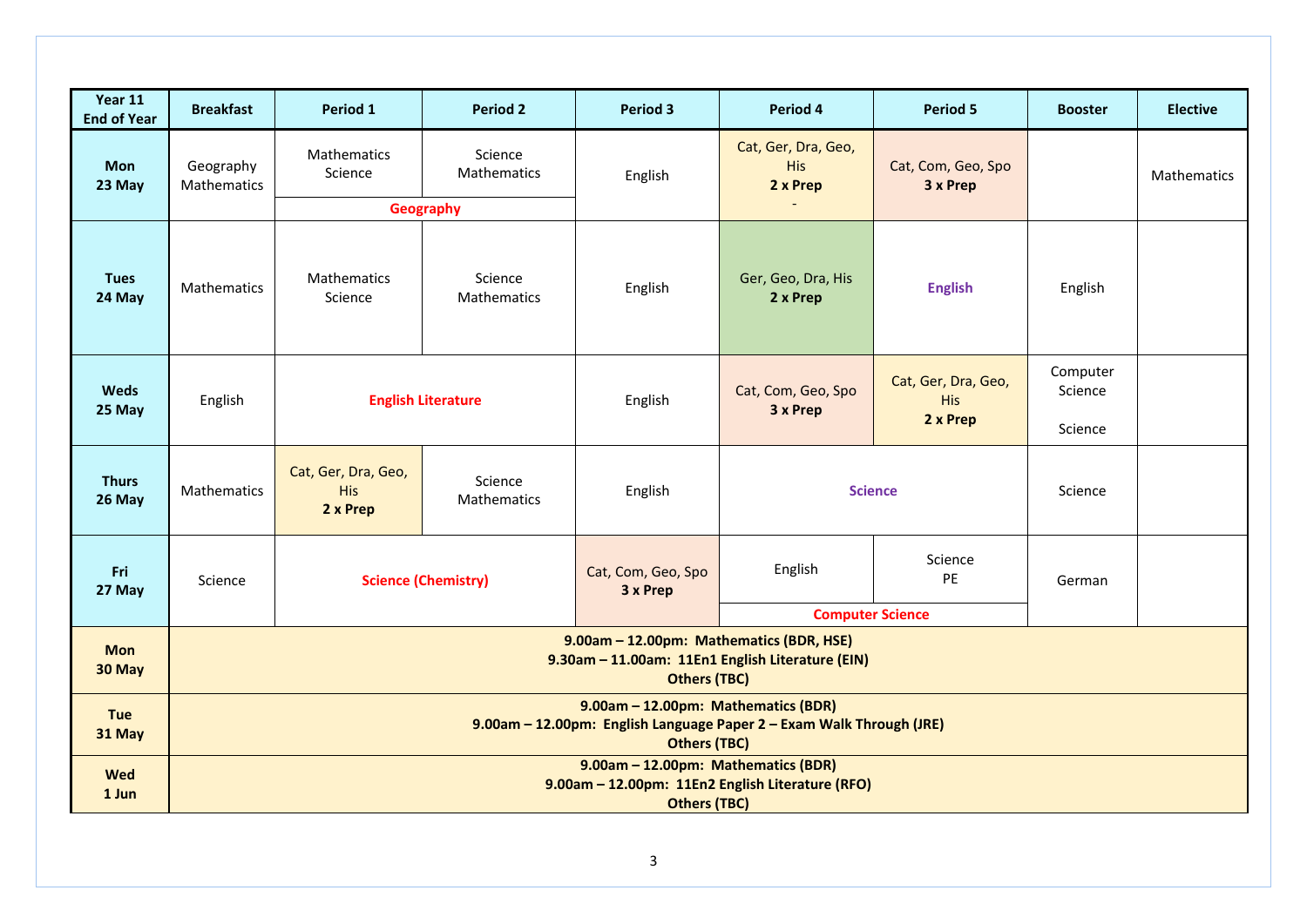| Year 11<br><b>End of Year</b> | <b>Breakfast</b>                                                                                               | Period 1                                                   | <b>Period 2</b>        | <b>Period 3</b>             | Period 4                                             | <b>Period 5</b>                            | <b>Booster</b> | <b>Elective</b> |
|-------------------------------|----------------------------------------------------------------------------------------------------------------|------------------------------------------------------------|------------------------|-----------------------------|------------------------------------------------------|--------------------------------------------|----------------|-----------------|
| Mon<br>6 Jun                  | German<br>Mathematics                                                                                          | Mathematics<br>Science                                     | Science<br>Mathematics | English                     | Cat, Geo, His<br>4 x Prep<br>(Mathematics)           | Cat, Geo, Spo<br>4 x Prep<br>(Mathematics) | Mathematics    |                 |
| <b>Tue</b><br>7 Jun           | Mathematics                                                                                                    | <b>German (Writing)</b><br><b>Mathematics (Calculator)</b> |                        | English                     | Geo, His<br>4 x Prep                                 | <b>English</b>                             | English        |                 |
| Wed<br>8 Jun                  | English                                                                                                        | <b>English Literature</b>                                  |                        | <b>Geography</b><br>English | <b>Geography</b><br><b>History</b><br><b>Physics</b> |                                            | Science        |                 |
| Thur<br>9 Jun                 | History<br>Mathematics                                                                                         | <b>History</b><br><b>Physics</b>                           |                        | English                     | <b>Science (Physics)</b>                             |                                            | English        |                 |
| Fri<br>10 Jun                 | English                                                                                                        | <b>English Language</b>                                    |                        | Cat, Geo, Spo<br>4 x Prep   | <b>Mathematics</b>                                   |                                            | Geography      |                 |
| Sat<br>11 Jun                 | $9.00am - 2.00pm$<br><b>Mathematics and Science Barbeque</b><br>(Mathematics Department, JRE, BDR, Others TBC) |                                                            |                        |                             |                                                      |                                            |                |                 |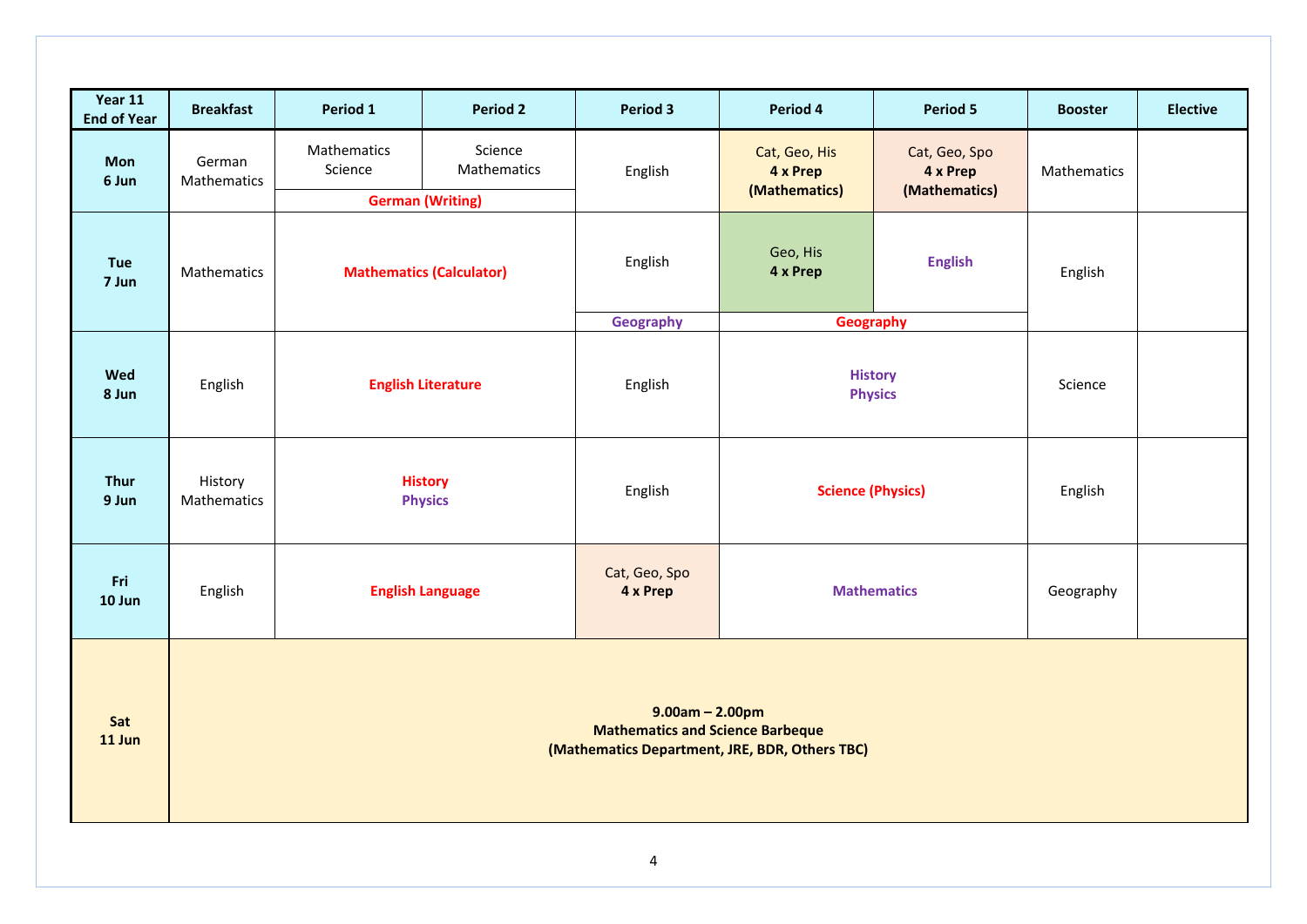| Year 11<br><b>End of Year</b> | <b>Breakfast</b>                                           | Period 1                                                                         | <b>Period 2</b>                          | <b>Period 3</b>                                                                                                           | Period 4                                                                                                           | <b>Period 5</b>          | <b>Booster</b> | <b>Elective</b> |  |  |
|-------------------------------|------------------------------------------------------------|----------------------------------------------------------------------------------|------------------------------------------|---------------------------------------------------------------------------------------------------------------------------|--------------------------------------------------------------------------------------------------------------------|--------------------------|----------------|-----------------|--|--|
| <b>Mon</b><br>13 Jun          | <b>Mathematics</b>                                         | <b>Mathematics (Calculator)</b>                                                  |                                          | 5 x Prep                                                                                                                  | Cat, His<br>4 x Prep                                                                                               | Cat<br>5 x Prep          |                |                 |  |  |
|                               |                                                            |                                                                                  |                                          |                                                                                                                           | <b>Geography</b>                                                                                                   |                          |                |                 |  |  |
| <b>Tue</b>                    |                                                            |                                                                                  | 11.20am start for non-geography students |                                                                                                                           |                                                                                                                    |                          |                |                 |  |  |
| 14 Jun                        | Geography                                                  | Student study space - Lecture Theatre<br>Geography                               |                                          |                                                                                                                           | <b>Biology</b>                                                                                                     |                          |                |                 |  |  |
|                               |                                                            |                                                                                  |                                          |                                                                                                                           | Cat                                                                                                                | Cat                      |                |                 |  |  |
| Wed                           | Science                                                    |                                                                                  | <b>Science (Biology)</b>                 | 5 x Prep                                                                                                                  | 6 x Prep                                                                                                           | 5 x Prep                 |                |                 |  |  |
| 15 Jun                        |                                                            |                                                                                  |                                          |                                                                                                                           | <b>History</b>                                                                                                     |                          |                |                 |  |  |
| Thu                           |                                                            |                                                                                  | 11.20am start for non-history students   |                                                                                                                           |                                                                                                                    |                          |                |                 |  |  |
| $16$ Jun                      | History                                                    | <b>Student study space - Lecture Theatre</b>                                     |                                          | <b>Chemistry</b>                                                                                                          |                                                                                                                    |                          |                |                 |  |  |
|                               |                                                            |                                                                                  | <b>History</b>                           |                                                                                                                           |                                                                                                                    |                          |                |                 |  |  |
| Fri<br>17 Jun                 | Portuguese                                                 |                                                                                  |                                          | <b>Chemistry</b>                                                                                                          |                                                                                                                    |                          |                |                 |  |  |
|                               |                                                            | <b>Portuguese (Reading and Listening)</b><br>9.00am - 12.00pm                    |                                          |                                                                                                                           |                                                                                                                    |                          |                |                 |  |  |
| Sat                           | <b>Study space available</b>                               |                                                                                  |                                          |                                                                                                                           |                                                                                                                    |                          |                |                 |  |  |
| 18 Jun                        |                                                            | <b>Library (HSE)</b>                                                             |                                          |                                                                                                                           |                                                                                                                    |                          |                |                 |  |  |
| <b>Mon</b>                    |                                                            | <b>Science (Chemistry)</b>                                                       |                                          | <b>Catering</b>                                                                                                           | 12.20pm to 1.00pm finish                                                                                           |                          |                |                 |  |  |
| 20 Jun                        | Science                                                    |                                                                                  |                                          | <b>Science</b>                                                                                                            | Students to attend transition events at sixth form providers and colleges<br>Student study space - Lecture Theatre |                          |                |                 |  |  |
| <b>Tue</b>                    |                                                            |                                                                                  | <b>Catering</b>                          |                                                                                                                           | <b>Catering</b>                                                                                                    |                          |                |                 |  |  |
| 21 Jun                        |                                                            |                                                                                  |                                          | <b>Science</b>                                                                                                            |                                                                                                                    |                          |                |                 |  |  |
| Wed                           |                                                            |                                                                                  |                                          |                                                                                                                           |                                                                                                                    |                          |                |                 |  |  |
| 22 Jun                        |                                                            |                                                                                  |                                          | <b>Science</b>                                                                                                            |                                                                                                                    |                          |                |                 |  |  |
| Thu                           |                                                            |                                                                                  |                                          |                                                                                                                           |                                                                                                                    | 12.00pm to 1.00pm finish |                |                 |  |  |
| 23 Jun                        | Science                                                    | <b>Science (Physics)</b>                                                         |                                          | Students to attend transition events at sixth form providers and colleges<br><b>Student study space - Lecture Theatre</b> |                                                                                                                    |                          |                |                 |  |  |
|                               |                                                            | 8.40am Tutor time                                                                |                                          |                                                                                                                           |                                                                                                                    |                          |                |                 |  |  |
| Fri                           |                                                            | 9.00am Leavers' Assembly<br>11.00am finish once 'Course Sign-Off' cards complete |                                          |                                                                                                                           |                                                                                                                    |                          |                |                 |  |  |
| 24 Jun                        |                                                            | 9.50am Year group photo                                                          |                                          |                                                                                                                           | Students to attend transition events at sixth form providers and colleges                                          |                          |                |                 |  |  |
| (Final Day)                   | 10.10am Individual photos (optional)<br>10.30am Ice creams |                                                                                  |                                          | <b>Student study space - Lecture Theatre</b>                                                                              |                                                                                                                    |                          |                |                 |  |  |
|                               | Weekend                                                    |                                                                                  |                                          |                                                                                                                           |                                                                                                                    |                          |                |                 |  |  |
| <b>Mon</b>                    |                                                            |                                                                                  |                                          |                                                                                                                           |                                                                                                                    |                          |                |                 |  |  |
| 27 Jun                        | Portuguese                                                 |                                                                                  | <b>Portuguese (Writing)</b>              |                                                                                                                           |                                                                                                                    |                          |                |                 |  |  |